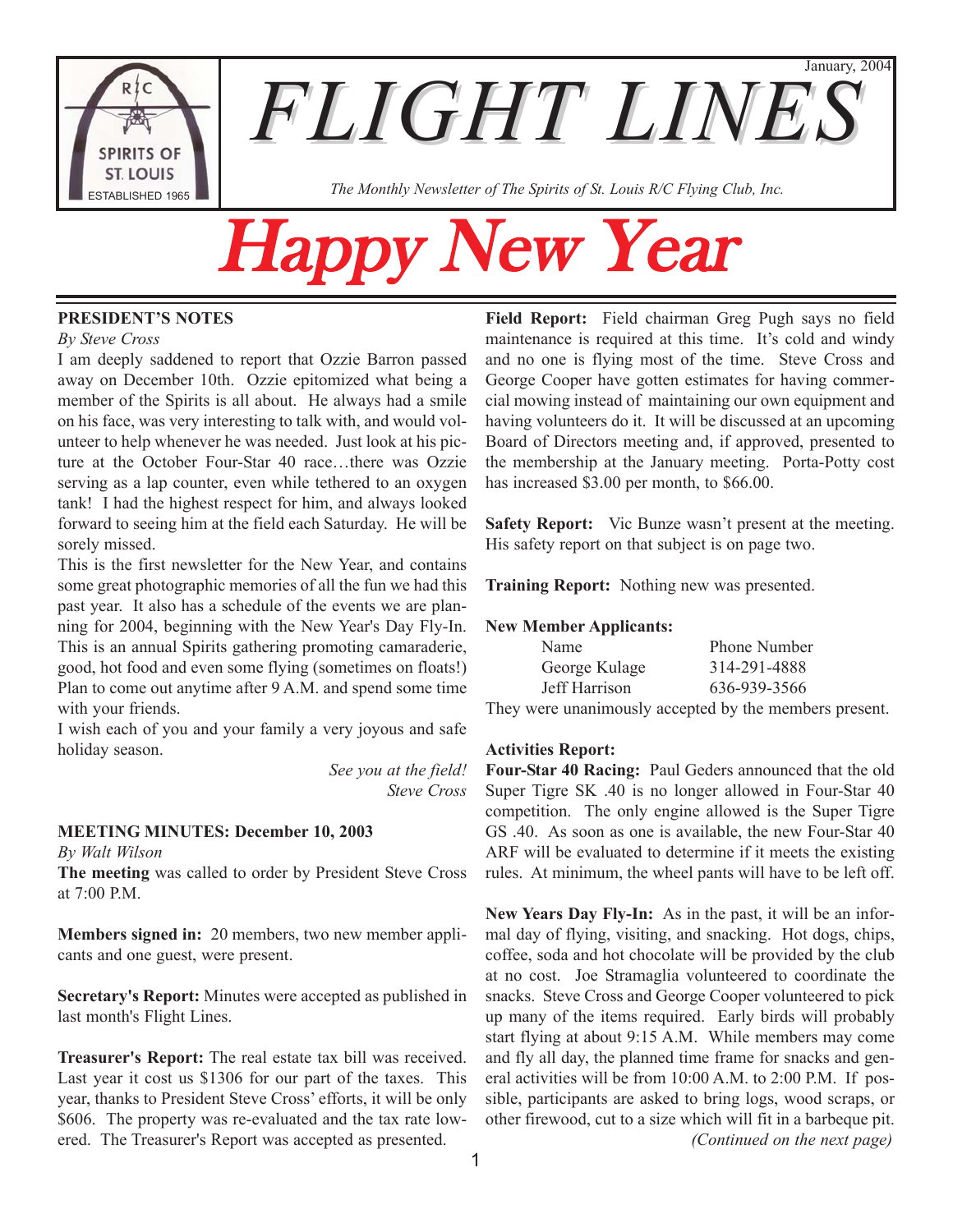#### *(Continued from the previous page)*

Gene Jones made a motion, to *not* give out prizes at this event, which was passed unanimously, .

**2004 Activities Schedule:** The event schedule for 2004 was discussed and dates set. The complete list is on page four.

#### **OLD BUSINESS:**

Joe Hodge is doing poorly and is in St. Louis University Hospital. His family is quite upset and Les Richman didn't have an opportunity to get or bring any of the modeling items Joe wants to sell this month. Visitors are not allowed at this time, but he would probably appreciate some cards.

#### **NEW BUSINESS:**

**Swap Meet:** It will be March 13, 2004, in the Boeing Building 33 Cafeteria, as in the recent past. In the past, many individuals have gotten in early by passing themselves off as hobby shop owners or employees. The Boeing Club Event Director has proposed that everyone going in, before the time the general public is admitted, be charged \$10.00, in addition to another \$10.00 for a table. General admission after 11:00 A.M. would be \$5.00 as in the past. there are questions concerning how much our concession



*Bob Fiely and his new-old Falcon 56. It has Super Tigre .45 power up front.*

workers would have to pay when arriving early to set up. Steve Cross will contact the Boeing E.D. and resolve the problem.

**Meeting Activity:** Bob Fiely showed and discussed his newly-built Falcon 56. The kit was 35 years old. It's quite fast and flies very well. This was a very popular kit in the earlier days of R/C flying because of easy building and good flight performance..

George Cooper showed his new RCV .58 four-stroke engine. It's different from other four-strokes in that it has no valves, springs, cam shaft, etc. The cylinder sleeve rotates and has ports for intake and exhaust. It's Englishbuilt and George will use it in his next Spitfire (number 7). Power output appears to be somewhat less than an O.S. .46 FX.

#### **Meeting was adjourned** at 8:50 P.M.

#### **Sage Safety Sayings**

#### *By Vic Bunze*

"*Again, I felt that overpowering rush of excitement which I found almost everyone has experienced who has seen a man fly. It is an exhilaration, a thrill, an ecstasy. Just as children jump and clap their hands to see a kite mount, so, when the machine leaves the ground and with a soaring movement really flies upon its speeding wings, one feels impelled to shout, to rush after it, to do anything which will relieve the overcharged emotion.*"

#### *Harry Harper, describing Louis Bleriot's departure for Dover, July 26, 1909*

Safety is not something you do when you get to the field, it is a way of being in our hobby. It must be a paramount thought, something we carry around with us. It happens in our workshops as we assemble our birds, as we select adhesives, as we install our servos and route our push-rods. It applies to being fussy about checking what is important; balance, alignment, nuts that are tight and locked, proper control throws to permit adequate control input. It means balancing your props, throwing away faulty props having a nick or split. Selecting the right prop with a good match with the engine and flight envelope of the plane.

Application of safety awareness needs to happen before, during and after every flight. Things can happen during a flight, that can cause the next flight to be a disaster. The battery could be low on juice. It pays to check it with an expanded scale voltmeter, UNDER LOAD, on a frequent basis. Become aware of the readings under load and no load conditions. The difference is a measure of the battery pack's charge and it's aging. Batteries do become less robust over time, so being able to detect changes over time is a good practice. I have seen packs go bad, even though they have just been charged. You have a chance to catch that if you use the expanded scale voltmeter test.

*(Continued on the next page)*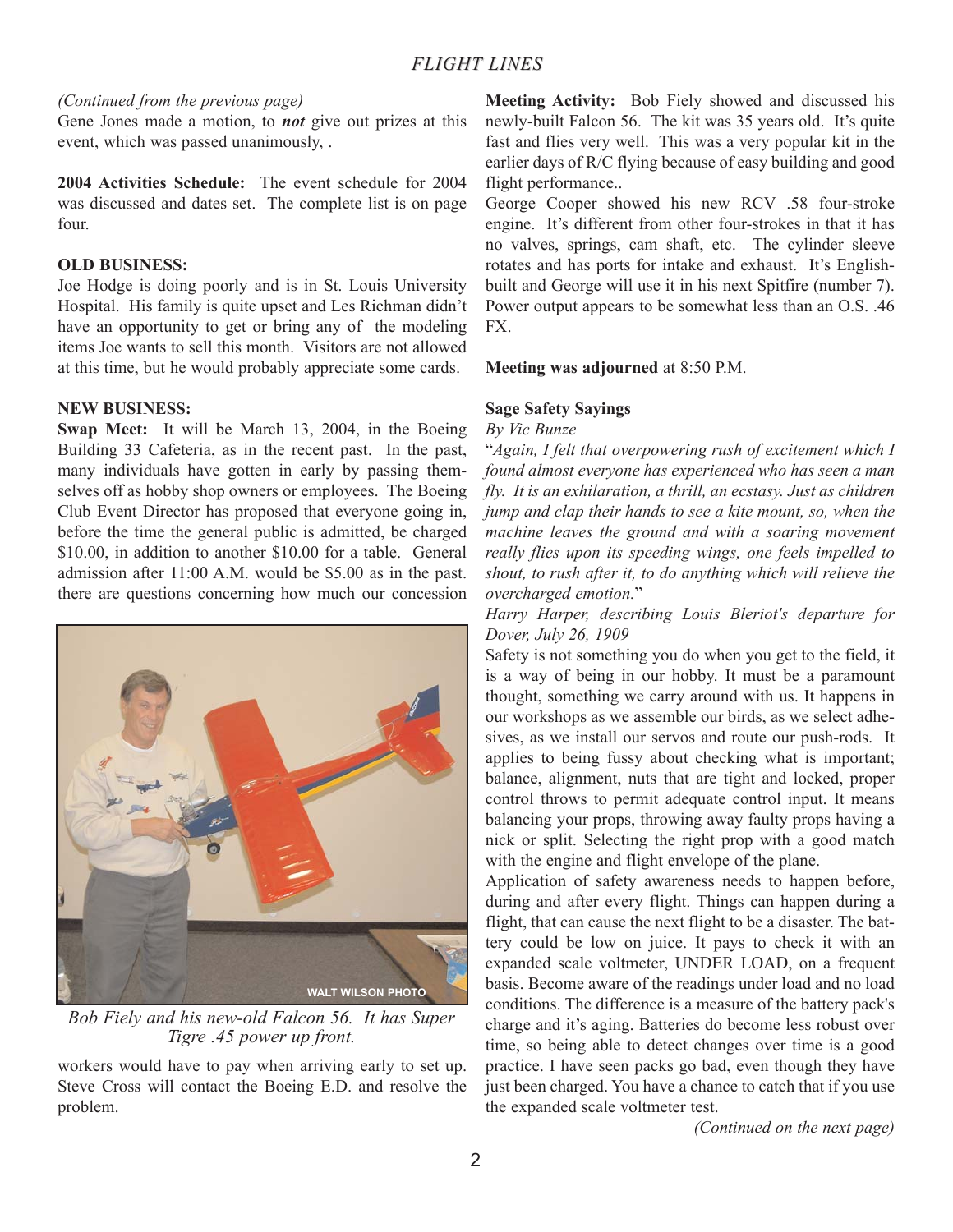#### *Continued from the previous psge)*

Our procedures for flying are the real meat of safety. The proper use of the frequency control board is very high on the list. This is a terribly unforgiving, costly and potentially dangerous thing to mess up. You stand the chance of shooting down another flier's plane or you might get shot down. If both planes are in the air at the time of a frequency conflict, then we have a double shoot down. If you own more than one transmitter, on more than one frequency, then you do have to think about putting up your card under the correct frequency. This becomes easy to mess up when you are alternating between planes and transmitter and you might forget to change the frequency card on the board. (I've been there, done that, sorry to say)

*Keep em flying, tight, and in the right airspace.*

#### **Membership Update**

#### *By Bill Lindewirth*

As of this writing, over 50 members have already renewed for 2004. Remember that your 2003 Spirits' Membership expires December 31, 2003. When renewing your membership, please include a copy of your 2004 AMA Card.

I have noticed at the field, that a few members are posting something other than their Spirits' Membership card on the frequency board. This is in violation of the safety rules set forth in our By-Laws. As a member of this club, everyone is responsible for abiding by, and enforcing this simple rule. *Have a Safe and Happy Holiday Season !!*

#### **To Diesel or Not To Diesel**

#### *By Don Fitch*

A reporter once asked a famous mountain climber why he climbed the mountain. His reply was, "Because it is there." I must admit that is more or less the same reason I play with model Diesel engines. The literature gives the advantages as using less fuel, quieter, more power and no glow plug. To which I reply, "So what." The Diesel may use less fuel, however, the fuel is more costly per unit. It may be and I think it is quieter. Sure enough, it doesn't have a glow plug, but then neither does a steam engine. This all sounds very negative, but not so much so that I wouldn't use one. One quart of 1/2 A Diesel fuel is \$12.90, plus shipping. One gallon of Davis Diesel Fuel, for engines bigger than .010, costs \$19.95, plus shipping. The conversion from glow to Diesel is easy, just bolt on a Davis Diesel Head. A few of the prices are:

- 1 ) for a Norvel 0.049 \$19.95
- 2 ) for an O.S. .25 FX \$52.95
- 3 ) for an O.S. .46 FX \$55.95
- 4 ) for an O.S. .61 FX \$59.69
- 5 ) for a Super Tigre 2300 \$89.95



*Four of the five Spitfires George Cooper has built for himself and others. The fifth one was destroyed in a crash. How come they all have "GC-C on the side if they're built for someone else? Can you imagine four of these in a Warbirds race?*

All of the above are plus shipping, ranging from \$9.95 to \$12.00. I think you have to save a lot of fuel to pay for the head and, at the price of fuel plus shipping, you may never come out ahead.

I have Dieselized several engines: 1) an .049; 2) an O.S. .10; 3) an O.S. .25 FX; and 4) an O.S. .61 FX. Numbers two through four fired up easily the first couple of times they were run. I still have not succeeded in getting the .049 to run as a Diesel although it runs fine as a glow engine.

The 25 has been put in a SIG Kadet Sr. The claim of Davis Diesel is that it would turn a 10 x 6 prop at 13,000 RPM. The most I got out of it was 12,300 RPM and that was on the bench right after I converted it. I asked the Davis people what to use to store the fuel in and was told to use a one quart plastic bottle. WRONG!!! Having tried to store ether in a can years before, I knew keeping the ether content of the fuel up would be difficult. I thought I had hit the jackpot, but it seems I had thrown craps. The first time I tried to fly the Kadet with the Diesel, it was very hard to start. I was unable to tune it to a reasonable RPM. Suspecting loss of ether, I doused the fuel in the plastic container with starter fluid which is mostly ether. That improved things, but not enough to make a believer of me. Fortunately I was able to get a one quart metal can with a cap that sealed tightly. I ran the .25 on a bench again with new fuel and although it didn't run as well as the first time, it ran better than it had in the Kadet. I think a lot of the trouble is my ignorance. A Diesel doesn't respond to tuning the same way as does a glow engine. *(Continued on the next page)*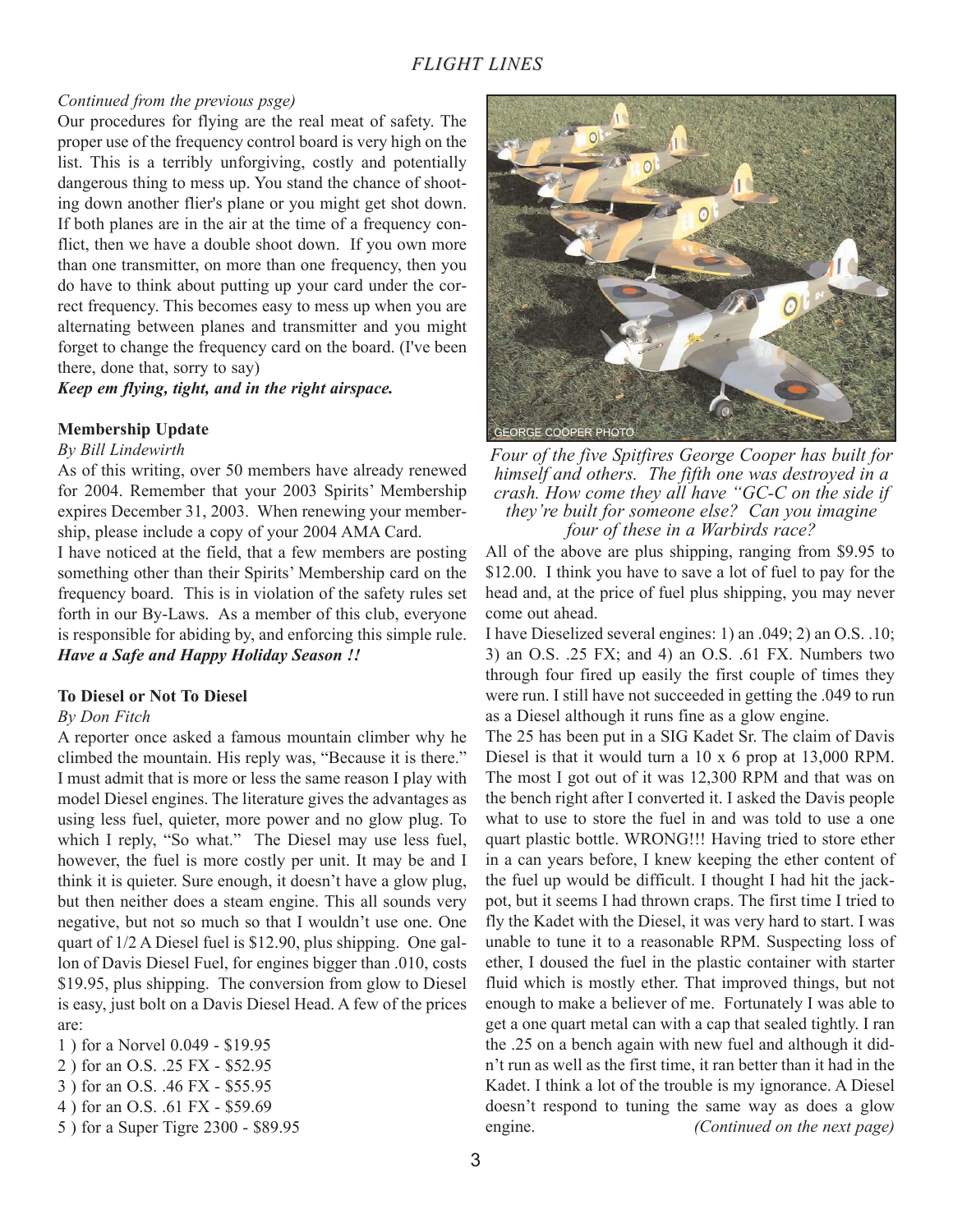#### *Continued from the previous psge)*

The residue from running the Diesel engine contains soot. The soot is from the kerosene. This leaves a BLACK mess wherever it clings to the plane. And it does smell! At my house, at least one of the people doesn't like the smell left on the clothes that I wear to the field. Bob Underwood told me that his wife also objects to that smell. That smell doesn't come out the first, second or third time the clothes are washed, either. I don't know how many washings would be required, but sooner or later the odor will go away. I am reminded of a complaint about automobiles that was made repeatedly when they were first introduced. The odor of the



*One of Don Fitch's Diesel engines runs on the test stand. Except for a bit more smoke, smelly residue and possibly a bit more power, it performs and sounds much like a glow engine of the same displacement.*

car was bad while the odor of the horse was good. I guess it depends on how you are raised.

Is a Diesel more powerful? I haven't actually measured and compared the performance of each engine, but my Diesel O.S. .25 FX turns a 10 x 6 prop 12,300 rpm. I think that's faster than the glow version would turn.

On the non-technical side . . . talking to Davis on the phone is a losing battle. Actually you don't get to talk, you listen. He is not the world's greatest communicator, but he tries. He is courteous on the phone, except you can't get a word in edgewise and personally I felt like I was being treated as the town idiot. I may be, but I don't like being reminded of it. It's winter time now and I don't feel like experimenting out in the cold. I'll bring you up to date as I learn more from playing around with my compression ignition engines. No matter how good the engine is, if I can't make it perform I don't want it.



*In Memoriam Ozzie Barron 1926-2003*

| January 1  | New Years Day Fly-In       | N/A              |
|------------|----------------------------|------------------|
| March 13   | Annual Swap Meet           | S. Cross         |
| April 24   | Four-Star 40/Warbirds      | P. Geders        |
| May 15     | Fun-Fly                    | L. Richman       |
| May 22     | <b>SLRCFA Four-Star 40</b> | C. Brunner       |
| June 5     | Learn to Fly-Scouts        | <b>B.</b> Gizzie |
| June 26    | Four-Star 40/Warbirds      | S Cross          |
| July 17    | Fun-Fly                    | <b>Bob Fiely</b> |
| August 21  | SLRCFA Four-Star 40        | <b>TBD</b>       |
| Sept. 11   | Four-Star 40/Warbirds      | <b>TBD</b>       |
| Sept. $25$ | Annual Open House          | S. Cross         |
|            | October 17 Show & Tell     | Greg Pugh        |

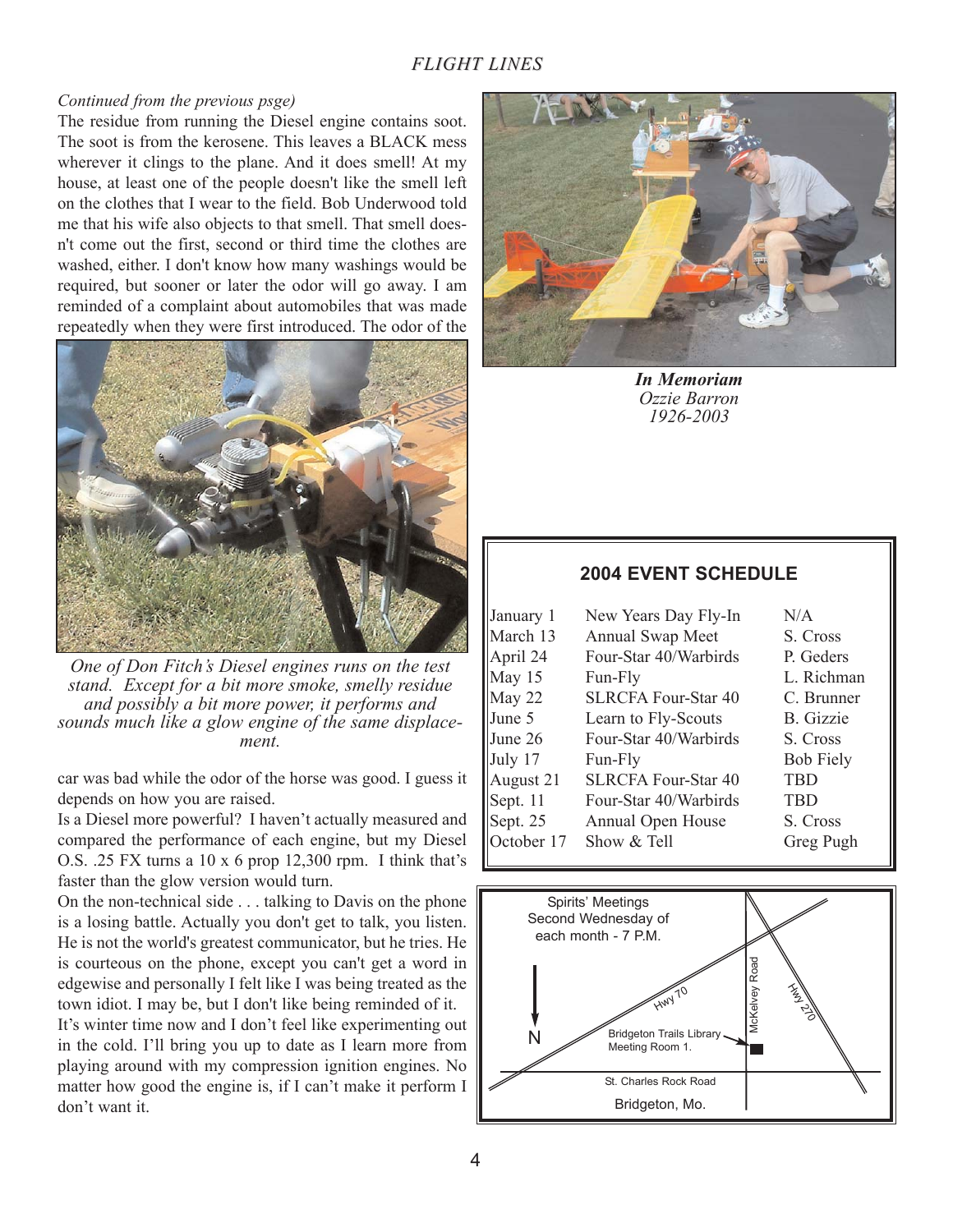#### **Remembering 2003....**



*New Year's Day 2003. It was cold and windy, but we had the largest turnout ever for this event with about 20 flyers and many more kibitzers.*



*Boeing/Spirits Swap Meet. Again, one of the best turnouts ever. A huge success!* 



*April 12 Four-Star 40/Warbirds Races. A good turnout and tight racing.*

Looking back on  $2003$ , we had a lot of fun and competitive events. No one can say the Spirits are a boring club. As the year wore on, participation increased and



*Annual "Learn to Fly Day". Cub Scouts from two different packs received their first flight training.*



*June 14 Four-Star 40 Races. A good turnout and more good racing. Not enough Warbirds this time.*



we finished the flying season *June 28 Fun-Fly. After two re-schedulings, the Fun-Fly finally occured. Lots of relaxed fun and schmoozing. Some events turned out to be harder than they looked.*

with the largest race in years. The Boy Scout "Learn to Fly Day" stirred some interest in R/C and, hopefully, started some future flyers on a lifetime hobby. The Open House is always big. We had television and newspaper coverage this year, which may also have brought some new members into the Spirits. The photos on this and the next page bring some of a very busy year's activities to mind. *Walt Wilson*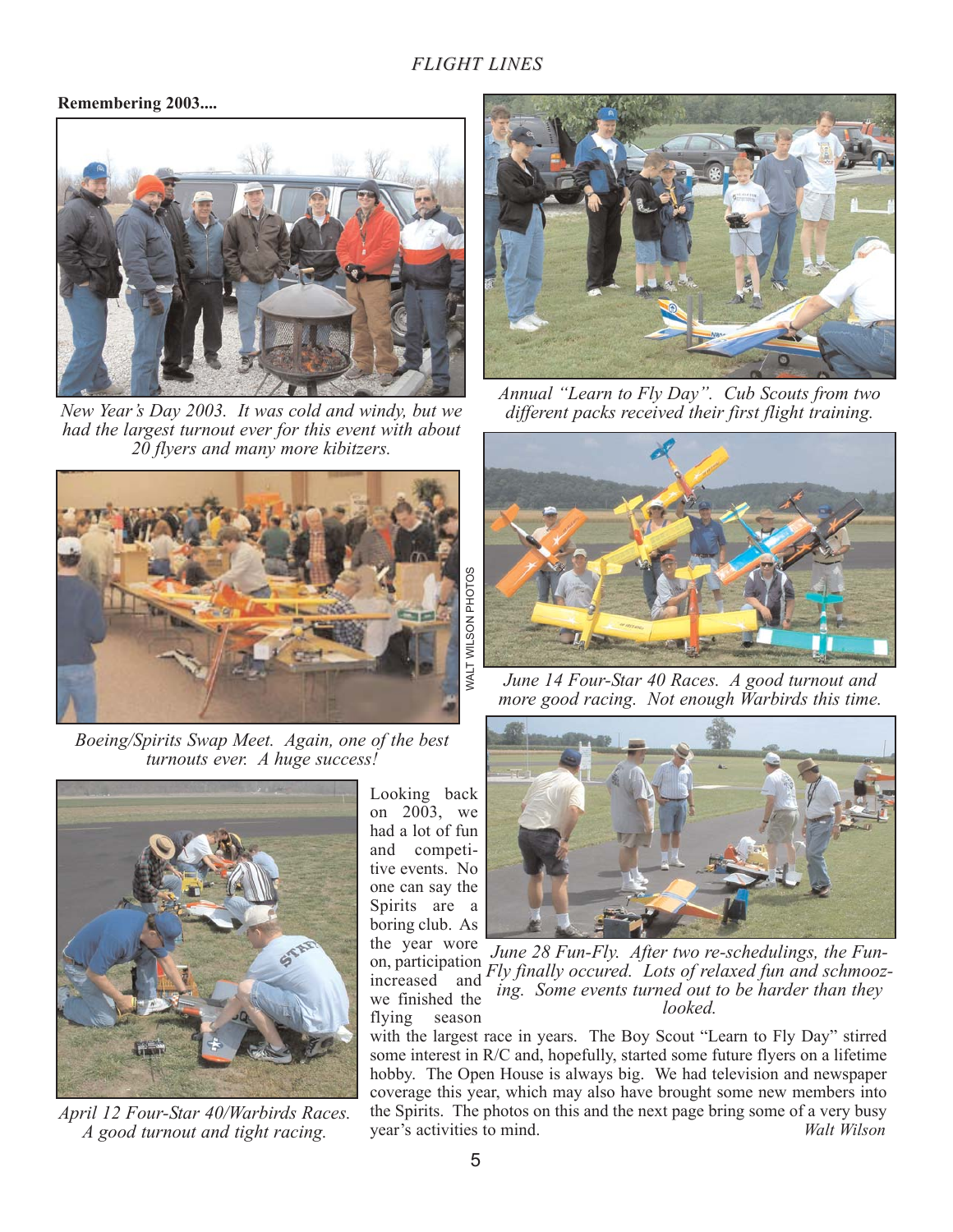#### **2003 in Review...**



*July 12 Fun-Fly. Another good turnout with some very challenging events.*



*With publicity on both television (Show Me St. Louis) and in the St. Charles Post-Dispatch, the turnout was great at the Annual Open House. Flyers came from several other clubs and cities to put on a great show.*



*The October 18 race was the largest we have had in many years. The racing was close and winners really had to work for their victories. The turnout here is very encouraging for the coming racing season, both in Four-Star 40 and Warbird competition.*

#### **The Last Word**

#### *By Walt Wilson*

Area R/C flyers been invited to fly their planes at Cricket Field in Forest Park. According to the GSLMA Minutes from December 3, GSLMA President Bill Hartman led a delegation and met with the St. Louis (City) Parks Department. They came away with the news that the allgrass field is immediately available. There are no restrictions on times and the site is available seven days per week. The city will keep the grass mowed short and R/C flyers are invited to try it out. No mention was made of frequency control provisions or field rules. If you choose to try it out, beware! Under these conditions, there is a very real danger of casual "Park Flyers" innocently walking up, turning on and causing radio conflicts. I believe some oversight and control will be required to make it a really safe place to fly.

The City of St. Louis is to be commended for this accomodation and the proper controls will come with time and experience.

The weather has finally turned bad and it's time to build new or refurbish last year's planes. The re-institution of Show and Tell should encourage some of our builders to put together some new and different aircraft. It'll be at the field and will be a different format from those we had for so many years, but it's a step in the right direction.

While I was writing this, Sam Piazza called to tell me Ozzie Barron passed away. I'm deeply saddened to hear that. He was a great guy and very active member. He will be sorely missed. That's two long time Spirits we've lost this year. Mel Vistine passed away a few months ago. Treasure our senior members, they won't always be there.

*Gotta go build!*